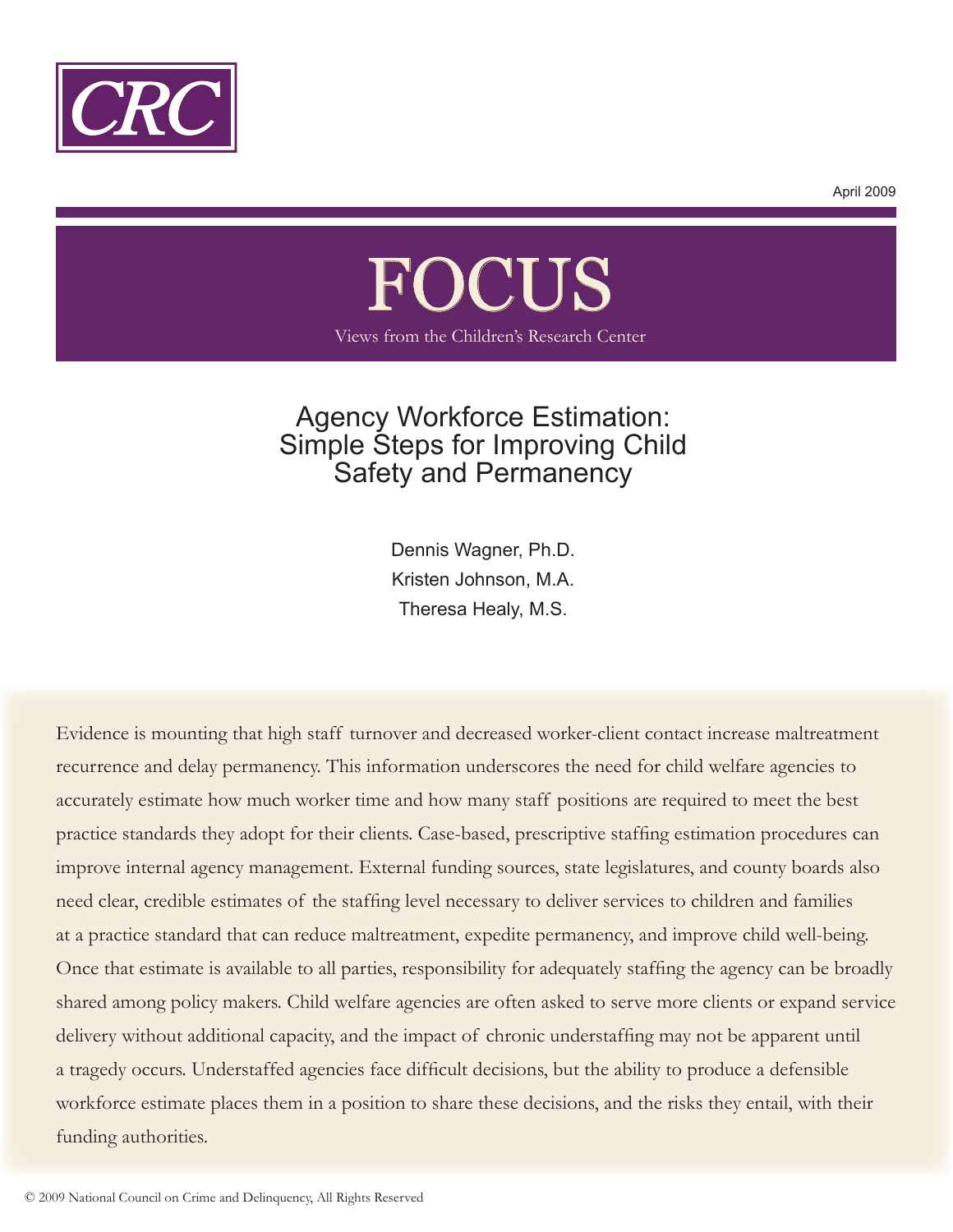#### *Background*

A 2001 survey of 43 state and 48 county child welfare agencies found an average annual worker turnover rate of 22% and a vacancy rate of 7% (American Public Human Services Association, 2001). These data underscore the fact that many child welfare agencies are experiencing workforce shortages. A literature review conducted by Kadushin and Harkness (2002) identified three reasons for worker turnover: (a) repeated failure to meet agency service delivery standards; (b) high caseloads or reporting (paperwork or data entry) burdens that decrease client contact; and (c) inadequate supervision, training, and support. Both staff surveys and exit interviews confirm that high caseloads are a common reason for leaving the child welfare profession (Institute for the Advancement of Social Work Research [IASWR], 2005; Robison, 2006).

While staff turnover has been recognized as a widespread problem for years, its impact on agency clients has not been carefully examined until recently. A review of recent research provides clear indications that client outcomes are adversely impacted. Other researchers (IASWR, 2005) have proposed tactics such as improved training and supervision, higher pay, and reduced caseloads that may reduce staff turnover. This article addresses a more fundamental management question: if we grant that staff time is the primary resource for strengthening families and promoting child safety and permanency, how can

agencies manage it more effectively? Since many agency managers may not have reliable mechanisms for managing their workforce, this article attempts to outline some simple steps they can take to develop them.

This article briefly reviews research findings that link adequate staffing to improved child safety and well-being, and presents approaches for evaluating agency workforce needs and managing workforce capacity. It illustrates how agency managers can accomplish the following: (a) identify common symptoms of agency understaffing;

*If we grant that staff time is the primary resource for strengthening families and promoting child safety and permanency, how can agencies manage it more effectively?*

(b) estimate existing workforce capacity; and (c) estimate agency workload demand and understaffing.

# *The Link Between Child Welfare Workforce Capacity and Case Outcomes*

The federal Child and Family Services Reviews (CFSR) set clear, measurable case outcome standards for placement stability, maltreatment recurrence, reunification, and foster care permanency (see, for example, U.S. Government Printing Office [GPO], 2006). They also evaluate several service delivery process measures such as timely investigation response or completion, construction of case plans, occurrence of child medical exams, and provision of services. These CFSR standards have served as a framework for examining the relationship between workforce capacity and service delivery performance in several recent research studies.

In the earliest study of this type, the U.S. Government Accountability Office (GAO) examined the relationship between CFSR review findings from 27 states and their agencies' staff turnover rates (GAO, 2003). High agency turnover was associated with failure to meet established standards for investigation response, timely investigation completion, case plan completion, worker contact with children and families, maltreatment recurrence, and timely permanency. A later study, funded by the Annie E. Casey Foundation, also found a link between agency performance and workforce capacity (National

> Council on Crime and Delinquency [NCCD], 2005). The average annual staff turnover rate of 12 California county child welfare agencies was used to rank them into low  $(8\%)$ , moderate  $(13\%)$ , and high (23%) turnover groups. Families served by counties with low turnover had significantly lower maltreatment recurrence rates and were more likely to have approved, current case plans and up-to-date child medical exams. In addition, a study of private foster care agencies in Milwaukee found that high case manager turnover for a family (e.g., multiple workers serving the family's case within the last two years) increased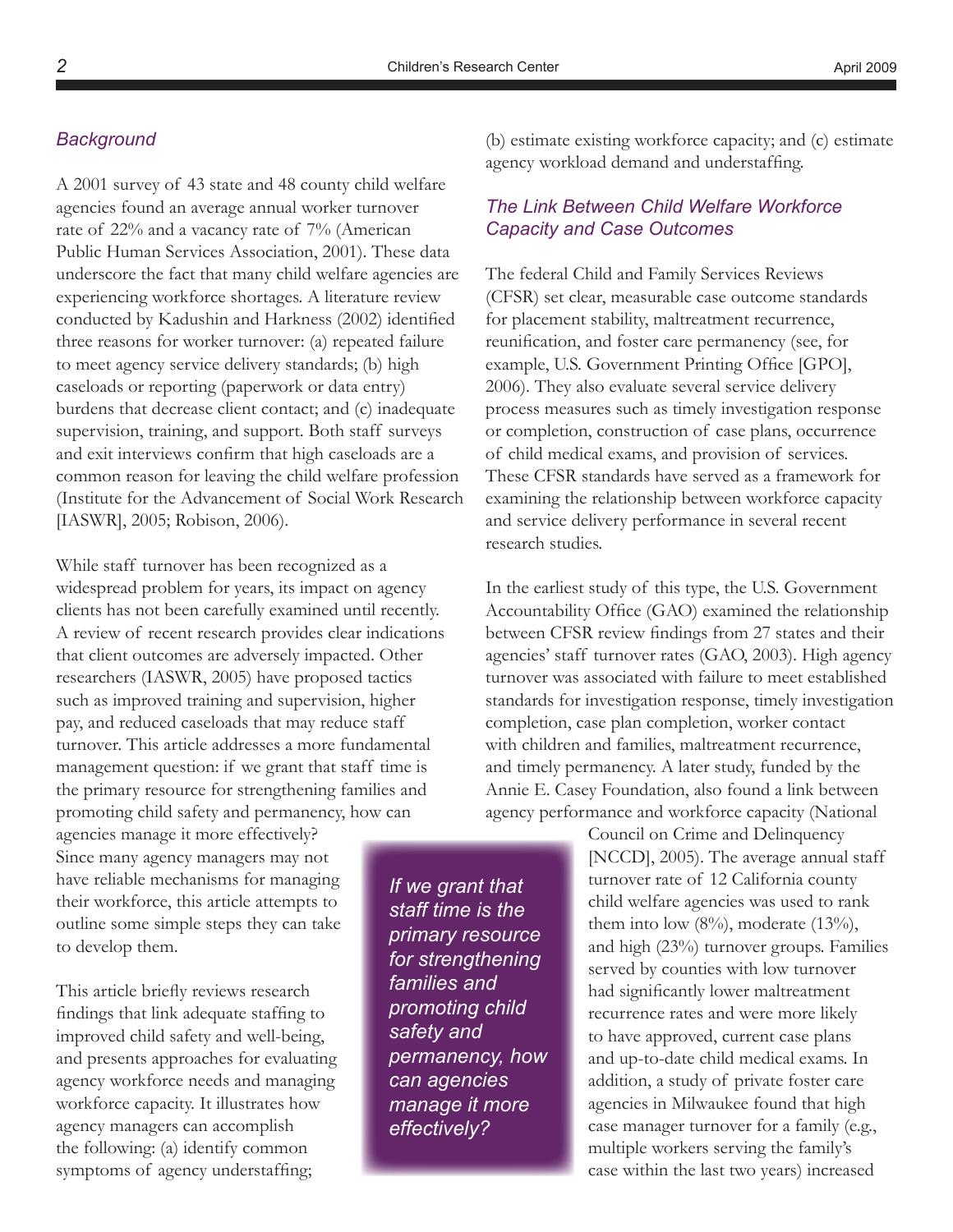the time required to achieve permanency for children (Flower, McDonald, & Sumski, 2005).

A recent analysis of CFSR case review findings from 50 states examined the relationship between worker case contacts and several foster care performance measures. The frequency of worker case contacts with parents and children had a significant positive correlation with placement stability, receipt of child mental health or educational services, and the timely achievement of permanency (Administration for Children and Families, 2006). Evidence is mounting that high staff turnover and decreased worker-client contact have a negative impact on critical client outcomes (National Conference of State Legislatures, 2006). Recent class action suits brought against state child welfare agencies provide indirect evidence of this relationship by identifying inadequate staffing as a major cause of harm to plaintiff children (see Farber & Munson, 2007; *Dwayne B. v. Granholm*, 2006; or *Olivia Y. v. Barbour*, 2007).

These findings will not surprise most child welfare professionals. They recognize that effective case management requires frequent client contact and a significant amount of worker time. Moreover, staff turnover is a widely accepted proxy for understaffing. When a large percentage of positions are vacant or filled with new staff, workforce capacity is diminished, and commitments to clients, the most basic of which is routine worker contact, cannot be met. It is difficult to evaluate child safety without seeing the child. Other factors, such as worker training or family engagement skills, may also impact case outcomes. Workforce issues are still central to performance, however, because practice skills have little impact unless workers have sufficient time to interact with client families. The question is, how can agencies best manage existing staff resources to improve client outcomes?

An underlying assumption of this article is that agencies cannot manage what they cannot measure. Consequently, a simple approach for measuring workforce capacity follows. Examples presented here are drawn from lessons learned by the Children's Research Center (CRC) in conducting workload estimation studies in several states.

# *Is My Agency Understaffed?*

For the purposes of this discussion, an understaffed condition means the current workforce capacity is not sufficient to meet established agency service delivery standards. Many administrators want to know if their agency is understaffed but lack methods for evaluating workforce capacity. Most agencies, however, have access to SACWIS or case file review data that describe case processing activity which may show common signs of understaffing.

As an example, every agency has standards for closing child protective services (CPS) investigations—typically, 30 to 45 days after assignment. When investigations are not closed in a timely fashion, a "backlog" of open past-due investigations accumulates. A single-digit backlog (expressed simply as a percentage of the number of past-due investigations at the end of the month divided by the total number assigned) may not reflect a serious problem. On the other hand, a backlog that increases each month and reaches double digits may indicate chronic understaffing, since workers are not meeting a basic agency case management standard.

A variety of similar case processing activities can also be monitored, such as standards for timely completion of case plans, court hearings, and dental or medical exams. Worker-client contact with in-home or foster care cases is one of the more critical expectations. Standards vary, but a monthly worker face-to-face contact with children, parents, or foster parents is a common, minimum expectation for ensuring child safety. Routine failure to meet these kinds of agency standards may reflect both understaffing and service delivery failure.

Many agencies have adopted quality assurance mechanisms that routinely monitor exceptions to their service delivery standards. SafeMeasures®, which is employed by many jurisdictions also using the Structured Decision Making® (SDM) case management system, is one example (Jacobsen, 2007).<sup>1</sup> Agencies use SafeMeasures to systematically identify case contact failures, past-due case plans, medical exams, court

<sup>&</sup>lt;sup>1</sup> For more information on the SDM® system, see www.nccd-crc.org.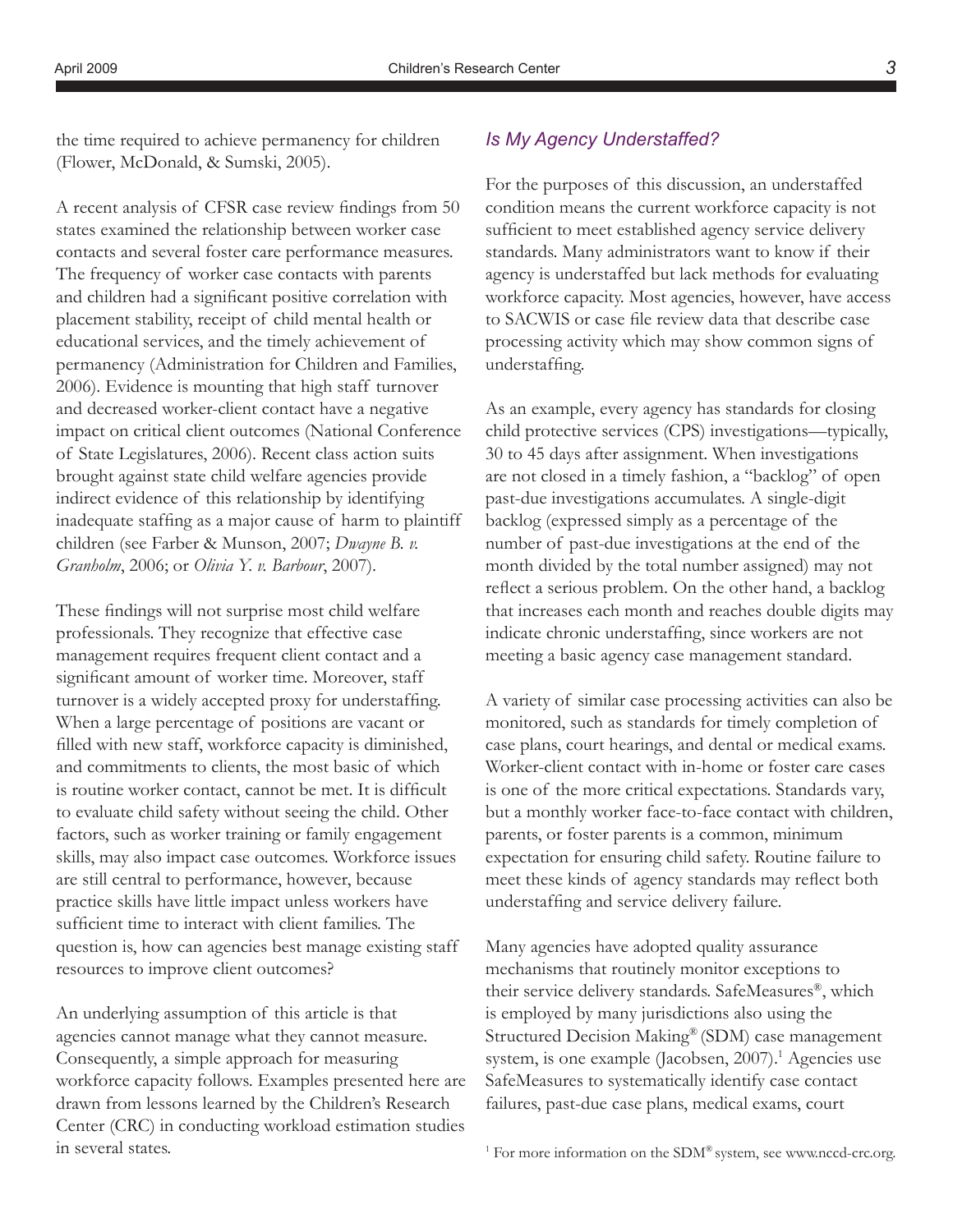hearings, and a variety of other case process standards. It also monitors CFSR client outcome performance measures, which are equally important. Research studies reviewed above suggest that substandard CFSR performance on the six-month maltreatment recurrence rate, placement stability, and permanency are related to understaffing (GPO, 2006).

Staff turnover is another easily observed indicator, typically computed by dividing the number of direct service staff leaving each year by the total authorized caseload-carrying positions. It is a good measure of how many staff an agency has to recruit, hire, and train to maintain its workforce capacity. Since public service hiring can take several months, agencies with high

*Consistent observation of performance problems across several indicators increases the likelihood of an understaffed condition.*

turnover usually have a high staff vacancy rate and a significant number of new staff in the workforce. Practices vary, but the first-year training requirement for new workers almost always reduces their caseload capacity, sometimes by 50% or more. Consequently, an agency with a 10% vacancy rate and 20%

of its positions occupied by new workers may be experiencing a 20% reduction in its effective workforce capacity. In most circumstances, this is a clear symptom of understaffing. It also illustrates a point often overlooked: both the workload capacity of new staff and the vacancy rate must be weighed to secure an accurate estimate of workload capacity. Administrators should attempt to secure this estimate at least annually and monitor it carefully over time.

Indicators like those reviewed above can serve as a simple diagnostic checklist for understaffing. Most agencies will have access to at least some of them. The available list should be monitored over time. Consistent observation of performance problems across several indicators increases the likelihood of an understaffed condition.

While a checklist can help an agency identify an understaffed condition, it does not estimate the magnitude of understaffing nor indicate how staff could be redeployed to address the problem. This requires a more comprehensive workload estimation approach, described below.

#### *How Many Staff Does My Agency Need?*

Caseload-to-staff ratios provide a helpful guideline, rather than a precise estimate, of the number of staff required to deliver child welfare services (Child Welfare League of America, 2006). Since agencies differ in their operating characteristics, service delivery expectations, and personnel practices, it is difficult for a fixed caseload ratio to accurately estimate an agency's staffing requirement. The best estimate requires customized estimation of two agency characteristics: (a) the time direct service workers have available to serve clients, and (b) the worker time required to meet service delivery standards for clients. The first parameter, worker time available, represents the effective workload capacity of an average direct service worker, i.e., how much time does a worker have to serve agency clients in an average month or a year?

The worker time required to meet service delivery standards for clients is more difficult to estimate. Agency standards vary, but they are very important constructs. They establish the minimum performance criteria workers are asked to meet for their clients, and are represented as such to oversight agencies and the public. Consequently, a responsible child welfare staffing estimate should identify the workforce capacity necessary to meet agency service delivery standards routinely.

Since the standards agencies adopt vary across case types in terms of worker-client contact expectations and a variety of other factors, the best way to establish the worker time necessary to meet these standards is to conduct a field study. Given the cost and effort involved, not all agencies are able to or will conduct one. Agencies can, however, improve their workforce management by adopting the workload findings and estimation procedures from jurisdictions that have conducted field studies. A basic approach is outlined in the next section.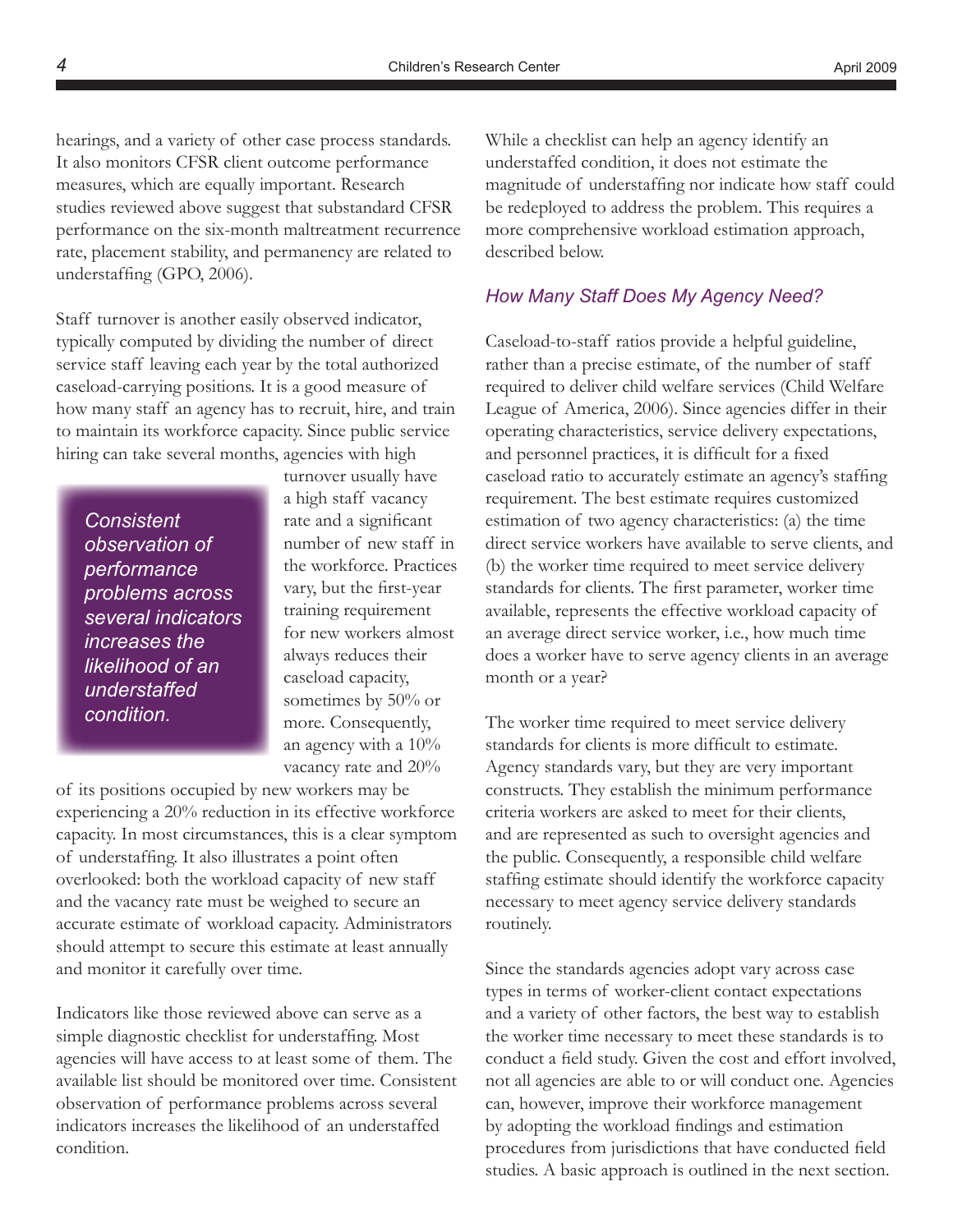#### *Estimating Staff Time Available*

Table 1 describes a method for estimating how much time workers have available to meet agency service delivery standards for their clients. The table displays a median estimate drawn from several CRC workload studies for experienced workers (training time would be much higher for new workers). The estimate assumes an average work month of 173.3 paid hours and subtracts unavailable time from it. Annual leave or training records were converted to monthly figures for this purpose. Additionally, staff cannot serve cases during training, leave (vacation, sick, holiday, and personal time), or break hours. The subtraction of training, leave, and break time reduces time available to 136.0 hours per month.

| Table 1                                                       |                      |  |  |  |
|---------------------------------------------------------------|----------------------|--|--|--|
| Estimated Monthly Time Available Based on Median CRC Findings |                      |  |  |  |
| <b>Experienced Social Worker</b>                              | Median Time in Hours |  |  |  |
| Total work hours per month                                    | 173.3                |  |  |  |
| Median training time                                          | $-4.2$               |  |  |  |
| Median leave time (vacation, sick, holiday, personal)         | $-23.9$              |  |  |  |
| Daily break time (usually .5 hours per day)                   | $-9.2$               |  |  |  |
| Total work hours minus training, leave, and break time        | 136.0                |  |  |  |
| Median case support time                                      | $-6.5$               |  |  |  |
| Median administrative time                                    | $-7.3$               |  |  |  |
| Monthly hours available to experienced social worker          | 122.3                |  |  |  |

Note: Table 1 reports median values for every category, and results therefore differ slightly from a summation.

Two additional subtractions are made for case support and administrative tasks performed by workers observed in past CRC workload studies. The 6.5 hours of case support is the time workers spend serving cases not assigned to them, e.g., emergency on-call activity, case consultation, substitute coverage for other workers, and backup coverage. The 7.3 hours of administrative time represents non-case-related activity such as unit meetings; supervisory sessions; and participation in agency task forces, committees, or special assignments. These two subtractions result in a net 122.3 hours available each month for the average experienced social worker. This is the effective workforce capacity available

to serve his or her clients. New workers, who spend more time in training, typically have a much lower workload capacity.

# *Estimating Worker Time Required to Serve Clients*

Estimating workers' case time is more challenging, since workers' service activities must be observed and recorded in the field for a variety of cases. A brief discussion of workload field study methods describes how these time estimates were derived and what they represent.

Each CRC workload study has employed similar research methods. Workers are trained to record daily, under actual field conditions, the time they require to

> (a) serve a randomly sampled foster care or in-home family case for one month; and (b) complete a random sample of intakes, CPS investigations, and other case studies from assignment to completion. Workers are asked to meet or exceed agency service delivery standards for each sample case they record, and supervisory reviews verify that standards were met.

> For example, standards for a child in foster care with a return home goal may require the caseworker to contact the child, the child's parent, and the foster caregiver each month; coordinate with service providers; conduct safety assessments; and update case service plans. Additional monthly

expectations might include preparing a permanency planning review, appearing in court, or conducting a family conference. Comparable estimation procedures apply to CPS investigations, which have similar standards for contacting alleged victims and caregivers, completing safety and risk assessments, etc. Workers also record the time necessary to document all case-related activities, including travel and documentation.

Sample case times are averaged to estimate the time required to meet standards for each case type. Random sampling ensures that both difficult, time-consuming case events and routine practice conditions are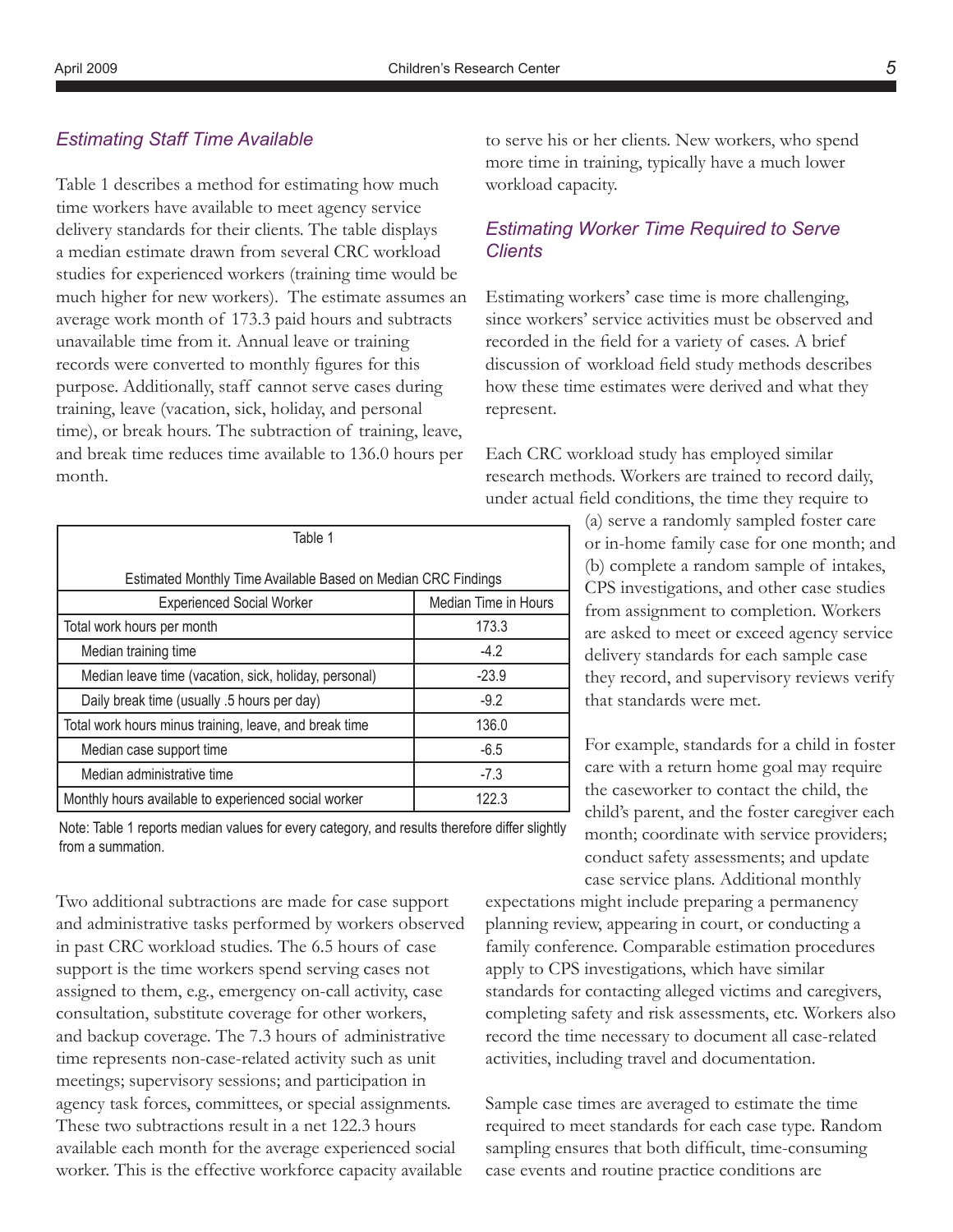| Table 2                                                           |                                       |  |  |
|-------------------------------------------------------------------|---------------------------------------|--|--|
| Median Monthly Worker Time Estimates for Cases That Met Standards |                                       |  |  |
| Agency Service Area                                               | Median Worker Time in<br><b>Hours</b> |  |  |
| <b>CPS</b> intake                                                 |                                       |  |  |
| Maltreatment report                                               | 1.1                                   |  |  |
| Informational call                                                | 0.3                                   |  |  |
| CPS investigation/assessment                                      |                                       |  |  |
| Non-placement investigation                                       | 8.1                                   |  |  |
| Placement investigation                                           | 18.6                                  |  |  |
| Child and family services                                         |                                       |  |  |
| In-home family case                                               | 6.6                                   |  |  |
| Child placement case                                              |                                       |  |  |
| New child case                                                    | 9.5                                   |  |  |
| Ongoing, return home goal                                         | 7.5                                   |  |  |
| Ongoing, other goal                                               | 5.6                                   |  |  |

represented. Table 2 shows the median time estimate observed across five child welfare agency workload studies. It reflects the time required to meet agency standards for several hundred randomly assigned cases. Agency standards varied, but all required a minimum of one monthly contact with the child and parent or substitute caregiver for in-home and foster care cases. The CPS investigation standards also vary by agency, but the times shown are broadly representative.

These estimates are prescriptive in that they reflect the time required to serve clients at the best practice standard employed by each agency. Workers could serve a foster care case without making monthly face-to-face contacts with the child, parent, or caregiver, and a less rigorous practice standard would take much less time than the estimates shown, but the objective of each CRC study is to represent good, not substandard, practice. The estimates are designed to identify the workforce capacity that can meet agency service delivery standards.

For agencies that have not conducted their own workload study, these findings can serve as a reference point for estimating the time direct service workers may need to perform similar tasks. For example, intake processing for a CPS maltreatment report from call-in

to investigation/assignment required 1.1 hours. Informational calls that did not allege maltreatment took, on average, only 0.3 hours.

The CPS investigation/assessment section of Table 2 displays time required to complete a CPS investigation. Non-placement investigations required 8.1 hours, while those that involved a child placement required 18.6 hours. Clearly, placement investigations entail a great deal more worker time, which should be acknowledged in workload estimation.

The child and family services section presents monthly worker time for serving in-home family cases (6.6 hours) and child placement cases. Three subcategories are shown for placement: new cases, ongoing

cases with a return home goal, and ongoing cases with another goal (other goals include maintaining a child's own home, placement, guardian placement, termination of parental rights, adoption, and/or independent living). Significantly different worker times for these case types have been found in field studies. New cases require more worker assessment and case planning. Return home goal cases require permanency hearings and service delivery to and contact with parents, children, and foster caregivers.

# *Constructing an Agency Workload Estimate*

The worker case time estimates in Table 2 and the monthly worker hours available in Table 1 can be used to compute a simple but useful estimate of workforce capacity and service delivery demand.

Table 3 provides an example estimate for a typical operating month. The agency's monthly intake and investigation activity and average in-home or foster care caseloads could be observed by computing averages across a prior 6- or 12-month period. Once these case counts are secured, the workload demand computation is straightforward. The worker time associated with each case type is multiplied by the number of intakes,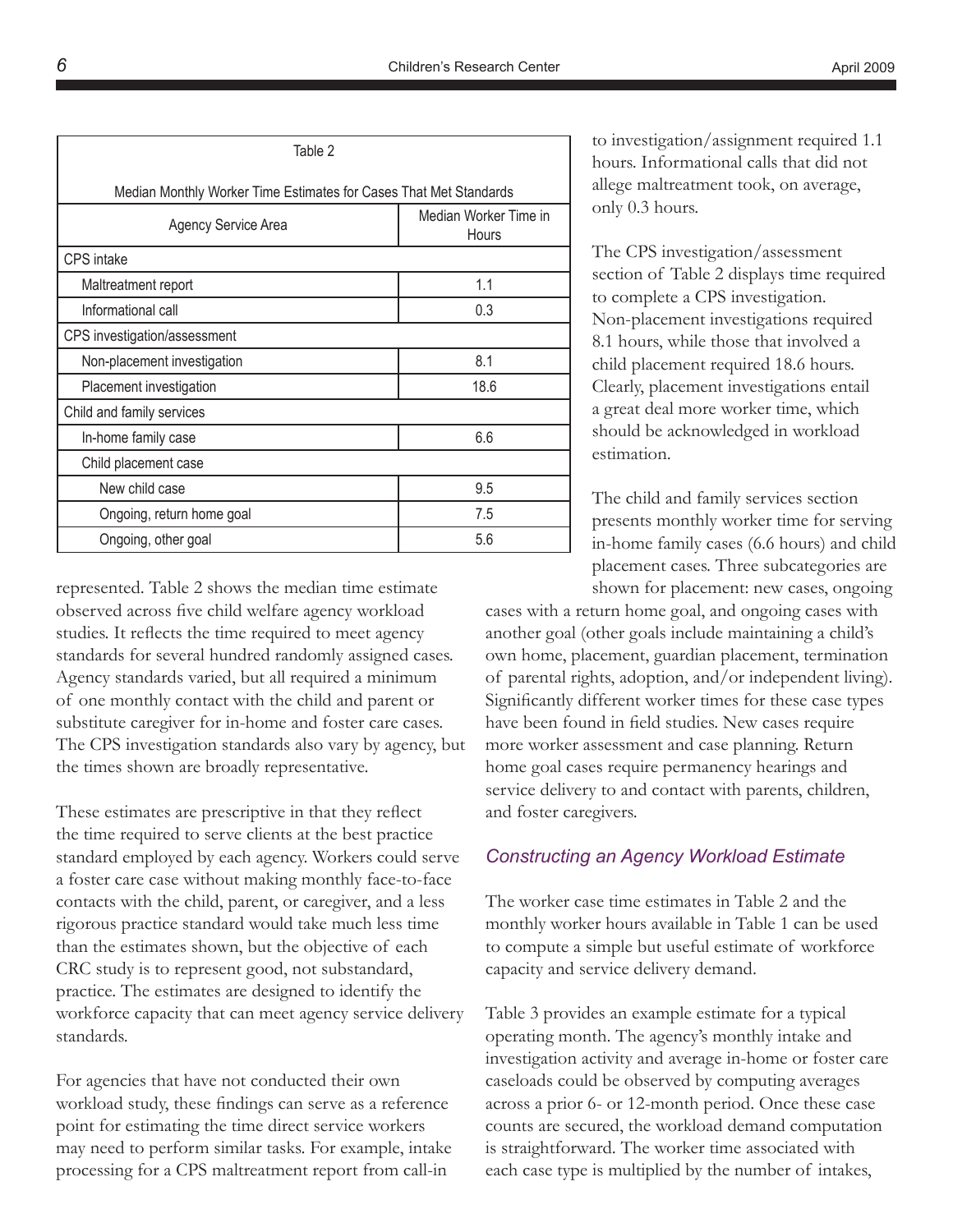|                                                                                                                            | Table 3                                            |                              |                           |
|----------------------------------------------------------------------------------------------------------------------------|----------------------------------------------------|------------------------------|---------------------------|
|                                                                                                                            | Example Agency Estimate of Monthly Workload Demand |                              |                           |
| Agency Service Area                                                                                                        | Work Hours/Case                                    | <b>Average Monthly Cases</b> | <b>Total Worker Hours</b> |
| <b>CPS</b> intake                                                                                                          |                                                    |                              |                           |
| Maltreatment report                                                                                                        | 1.1                                                | 2,291                        | 2,520.1                   |
| Screened out                                                                                                               | 0.3                                                | 4,694                        | 1,408.2                   |
| Intake subtotal                                                                                                            |                                                    |                              | 3,928.3                   |
| CPS investigation/assessment                                                                                               |                                                    |                              |                           |
| Completed, no placement                                                                                                    | 8.1                                                | 812                          | 6,577.2                   |
| Completed with placement                                                                                                   | 18.6                                               | 63                           | 1,171.8                   |
| Investigation/assessment subtotal                                                                                          |                                                    |                              | 7,749.0                   |
| In-home service cases                                                                                                      |                                                    |                              |                           |
| In-home family case                                                                                                        | 6.6                                                | 1,356                        | 8,949.6                   |
| In-home case subtotal                                                                                                      |                                                    |                              | 8,949.6                   |
| Child placement cases                                                                                                      |                                                    |                              |                           |
| New child case                                                                                                             | 9.5                                                | 123                          | 1,168.5                   |
| Ongoing child case, return home goal                                                                                       | 7.5                                                | 921                          | 6,907.5                   |
| Ongoing child case, other goal                                                                                             | 5.6                                                | 614                          | 3,438.4                   |
| Placement case subtotal                                                                                                    |                                                    |                              | 11,514.4                  |
| Total agency workload demand in worker hours                                                                               |                                                    | 32,141.3                     |                           |
| Staff required to meet estimated workload demand (total demand divided by worker time available<br>[122.3 hrs. per month]) |                                                    |                              | 262.8                     |
| Agency workforce capacity (available staff)                                                                                |                                                    | 216                          |                           |
| Additional staff needed to meet estimated workload                                                                         |                                                    | 46.8                         |                           |

investigations, or service cases. Table 3 operational data show 2,291 maltreatment reports screened during an average operating month. Since each one requires 1.1 worker hours, 2,520 hours are required to meet this demand. A similar approach is used to estimate CPS investigation demand. The 812 completed non-placement investigations require an estimated 6,577.2 staff hours. The 63 investigations involving a child placement require 1,171.8 staff hours. In-home service and placement case demand are estimated in the same way.

Staff hours shown for each service delivery area are summed to represent a total workload demand of 32,141.3 staff hours. Total staff hours are converted to staff positions by dividing the total demand by the 122.3 available hours per worker (see Table 1).

The example indicates that 262.8 staff positions are required to meet agency standards given the current demand for child welfare services. This estimate may be compared to authorized agency positions or available positions (authorized positions minus vacancies). In this example, the agency's available workforce capacity is 216 positions. Since 262.8 positions are required to meet workload demand, it is understaffed by 46.8 positions (262.8 minus 216). If, for example, 230 positions were authorized, an additional authorization of 16.8 positions would be required.

# *Applying the Workload Estimate*

Agencies can approximate their own workforce needs by securing comparable service delivery data and applying the case time estimates shown here. Monthly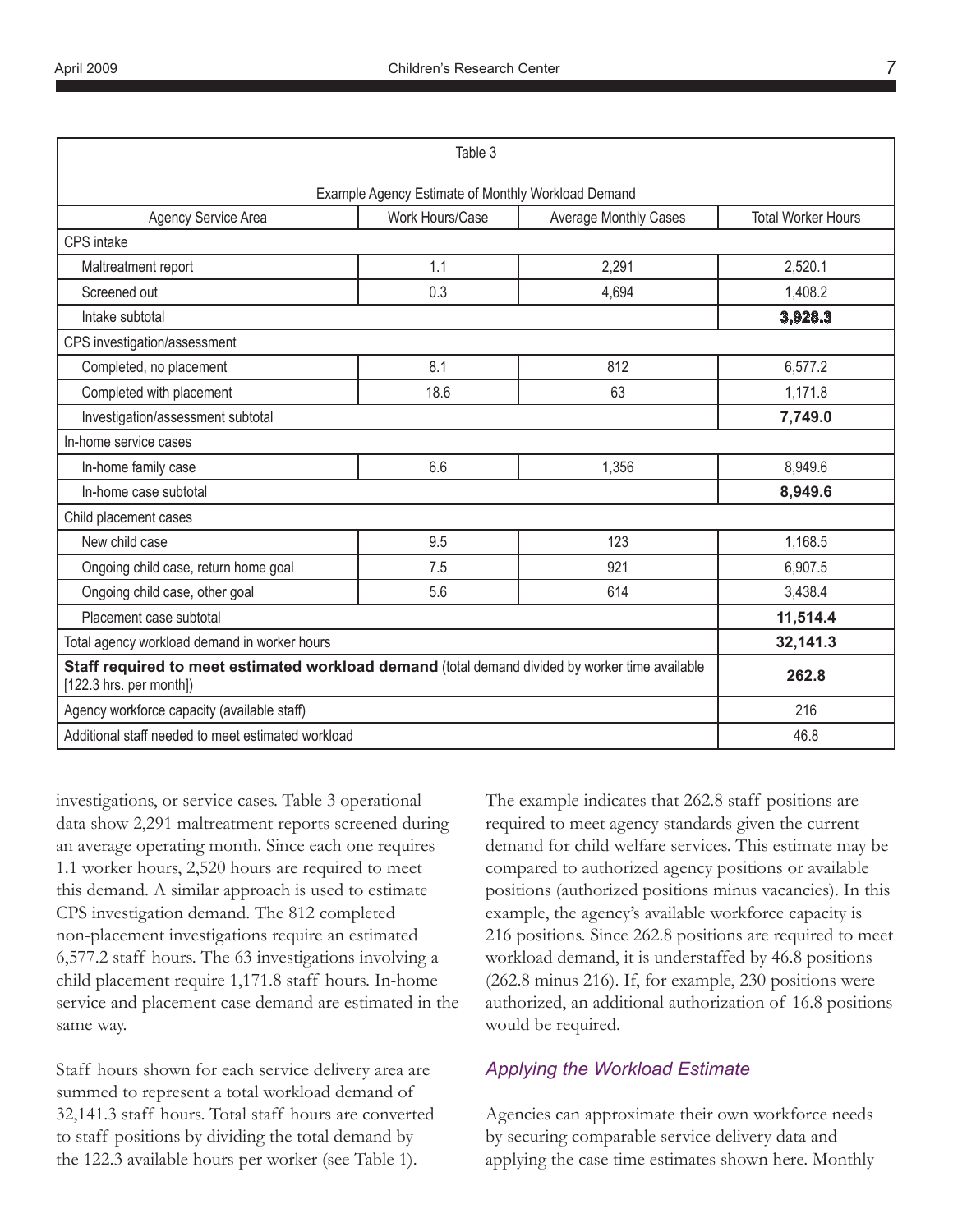worker time available (122.3 hours) could be adjusted by computing local training, leave, and break time (see Table 1).

Workforce demand for service delivery areas (intake, investigation, in-home, or foster care case services) can be calculated separately. For example, CPS investigations required 7,749 hours per month, which implies a 63.4-position workforce estimate (7,749 divided by 122.3). This could be compared to current assigned positions to secure a reasonable approximation of how adequately that unit is staffed.

#### *Caveats*

Since some intake units must be staffed 24 hours a day regardless of call volume, intake counts may not fully account for assigned positions. Many SDM sites employ risk-based contact standards which are not fully incorporated into these estimates. Rural workers may require additional compensation for travel to meet the same service delivery standards. Finally, all the case time and position estimates shown here apply to case-carrying workers and do not include supervisors or clerical staff. They also exclude foster and adoption home licensing workers, resource development staff, forensic interviewers, and other specialized staff.<sup>2</sup>

### *Summary and Conclusion*

Staff time is a critical resource child welfare agencies deploy in their efforts to strengthen families and promote child safety and permanency. This article presents a case for improving workforce management by reviewing research findings that link understaffing to poor performance on CFSR case outcome measures. It describes simple approaches agencies can adopt to conduct a quick assessment of their workforce needs and improve their workforce management.

A more detailed version of this article was published in *Protecting Children* (Volume 23, Number 3), a journal of the American Humane Association, and may also be accessed on CRC's website, www.nccd-crc.org.

# *Acknowledgments*

The authors extend their thanks to the California Department of Social Services, Georgia Department of Human Services, Michigan Department of Human Services, Minnesota Department of Social Services, and Oklahoma Department of Human Services.

#### *References*

- Administration for Children and Families. (2006). *Summary of the results of the 2001–2004 Child and Family Services Reviews*. Washington, D.C.: U.S. Department of Health and Human Services. Retrieved April 30, 2008, from http:// www.acf.hhs.gov/programs/cb/cwmonitoring/results/ genfindings04/genfindings04.pdf
- American Public Human Services Association. (2001, May). *Report of the child welfare workforce survey: State and county data findings.* Retrieved February 21, 2008, from http://www.aphsa.org/ Policy/Doc/cwwsurvey.pdf
- Child Welfare League of America (CWLA). (2002, September). Child welfare workforce*. Research roundup*. Retrieved February 21, 2008, from http://www.cwla.org/programs/ r2p/rrnews0209.pdf
- CWLA. (2006, May). *Guidelines for computing caseload standards.* Retrieved April 30, 2008, from http://www.cwla.org/ programs/standards/caseloadstandards.htm
- *Dwayne B. v. Granholm*, No. 2: 06-CV-13548 (E.D. Mich. 2006). Retrieved February 21, 2008, from http://www. childrensrights.org/pdfs/2006.08.08%20Michigan%20 Complaint.pdf
- Farber, J., & Munson, S. (2007). Improving the child welfare workforce. *Child Welfare Report, 15*(1), 1–3.
- Flower, C., McDonald, J., & Sumski, M. (2005). *Review of turnover in Milwaukee County: Private agency child welfare ongoing case management staff, Bureau of Milwaukee County, WI.* Retrieved February 21, 2008, from http://www.uky.edu/ SocialWork/cswe/documents/turnoverstudy.pdf

<sup>2</sup> For additional caveats, see the full version of this report, available at www.nccd-crc.org.

Institute for the Advancement of Social Work Research. (2005, July). *Retaining competent child welfare workers: Lessons from*